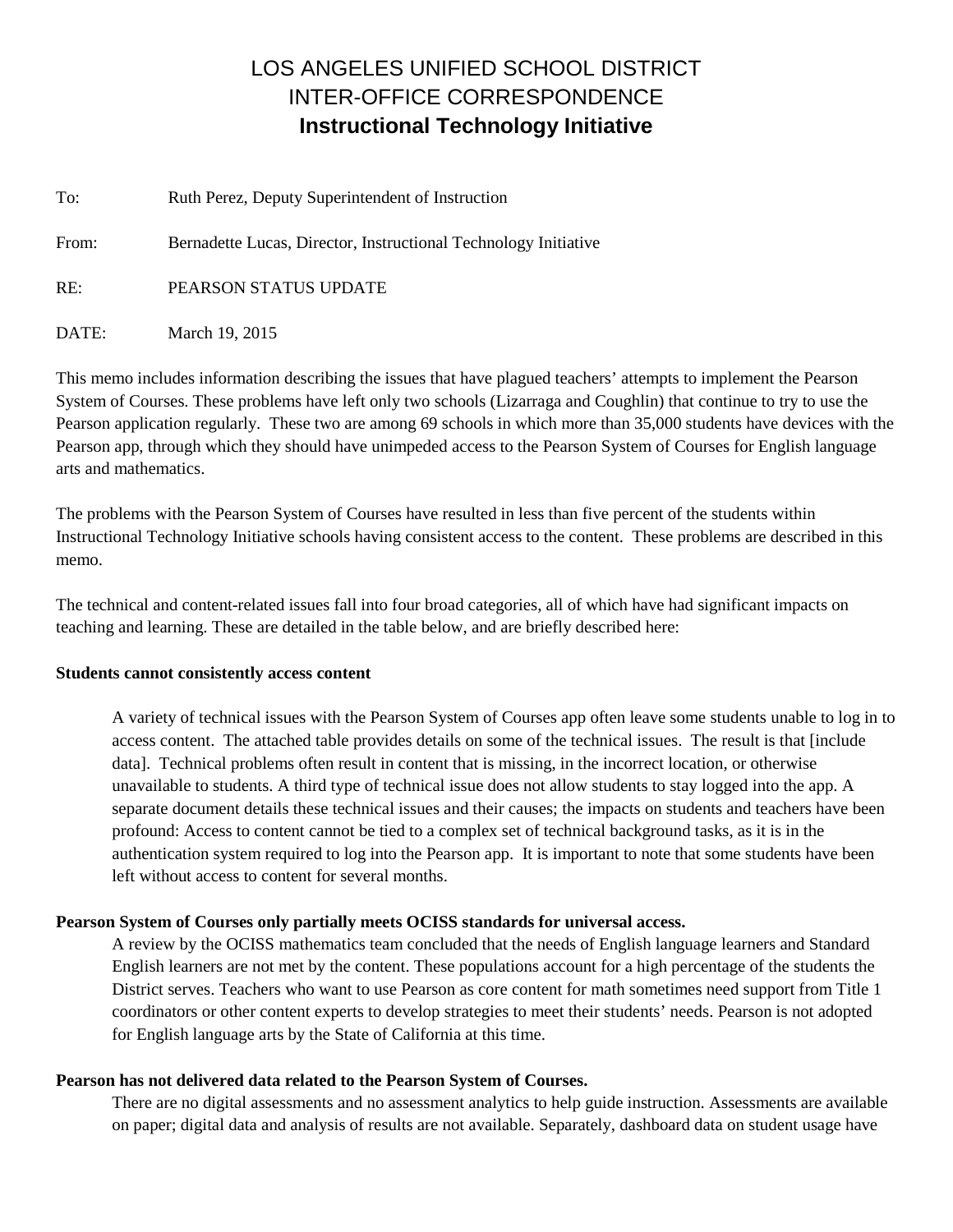-

not been provided to teachers or to the District. This leaves the District unable to analyze the effectiveness of implementation to provide feedback to the vendor and more effective support to teachers.

# **Attempts to make the Pearson System of Courses usable have required extraordinary, unsustainable, and unscalable resources from the Instructional Technology Initiative, Information Technology Division, and Pearson.**

VLCs, MCSAs, and Pearson instructional coaches and technical support have spent thousands of hours trying to resolve Pearson-related technical issues in schools throughout ITI. Time that should have been spent providing professional development and other instructional support has been devoted, instead, to troubleshooting technical issues related to Pearson. This affects not only Pearson implementation, but also broader instructional technology integration.

#### **Issue #1:**

Technical issues left students unable to log in to access the content. The bulleted lists below provide details on which technical issues have been the responsibility of Pearson, the District, or both. We are presently compiling documentation of the actions the District has taken to resolve the issues.

Pearson App Related:

- SSO credentials do not work with Pearson "Cleaver" file (LAUSD uploads roster data to assign the correct content to students, sometimes Pearson has been unable to parse the roster data provided by LAUSD)
- SSO credentials could not be processed by Microsoft Azure services (When the Pearson backend online services cannot authenticate a user, the app does not revert to authenticate the user off of the locally cached password)
- App code spontaneously reverts from LAUSD code back to developer code (The "App code" is a license key that assigns the application to use the LAUSD version of the Pearson content. The app code will change on a user for no apparent reason, taking the user from the LAUSD version to the default Pearson login page and disconnected from the LAUSD SSO system and content)
- App involuntarily logs students out mid lesson; students are unable to log back in with SSO

## **Instructional Impacts:**

Instruction is interrupted (5-10 minutes per issue per device) while teacher attempts to resolve the issue. Often, the issue cannot be resolved by the teacher, leaving the student without instructional content and the class without the teacher.

| Date<br><b>Pearson</b><br>notified | <b>LAUSD Actions</b>                                                                                                                                                                                                                                                                                                                                                                                                                        | Resolved?                                                                                                                                              | <b>Artifacts</b>                                                                                                                                                                                                                     |
|------------------------------------|---------------------------------------------------------------------------------------------------------------------------------------------------------------------------------------------------------------------------------------------------------------------------------------------------------------------------------------------------------------------------------------------------------------------------------------------|--------------------------------------------------------------------------------------------------------------------------------------------------------|--------------------------------------------------------------------------------------------------------------------------------------------------------------------------------------------------------------------------------------|
| 12/17/14                           | Notified Pearson via Pearson tracking system<br>$\bullet$<br>(please note, there was inconsistent follow<br>through with Pearson when using their tracking<br>system)<br>LAUSD recommended that Pearson make the<br>$\bullet$<br>login process resilient to internet connectivity<br>and SSO issues<br>Assigned MCSAs to troubleshoot/resolve<br>$\bullet$<br>Redirected VLCs from instruction support to<br>$\bullet$<br>technical support | No - Pearson<br>has made<br>improvements<br>in the level of<br>performance<br>of the app, but<br>have not<br>brought it to<br>the level<br>performance | • Apple - May 30th<br><b>Cure Notice (Artifact</b><br>#1)<br>Helpdesk<br>$\bullet$<br>Documentation<br>(Artifact $# 2$ – being<br>finalized)<br>Pearson Quality<br>$\bullet$<br><b>Assurance Review</b><br>(Artifact $# 3 - being$ ) |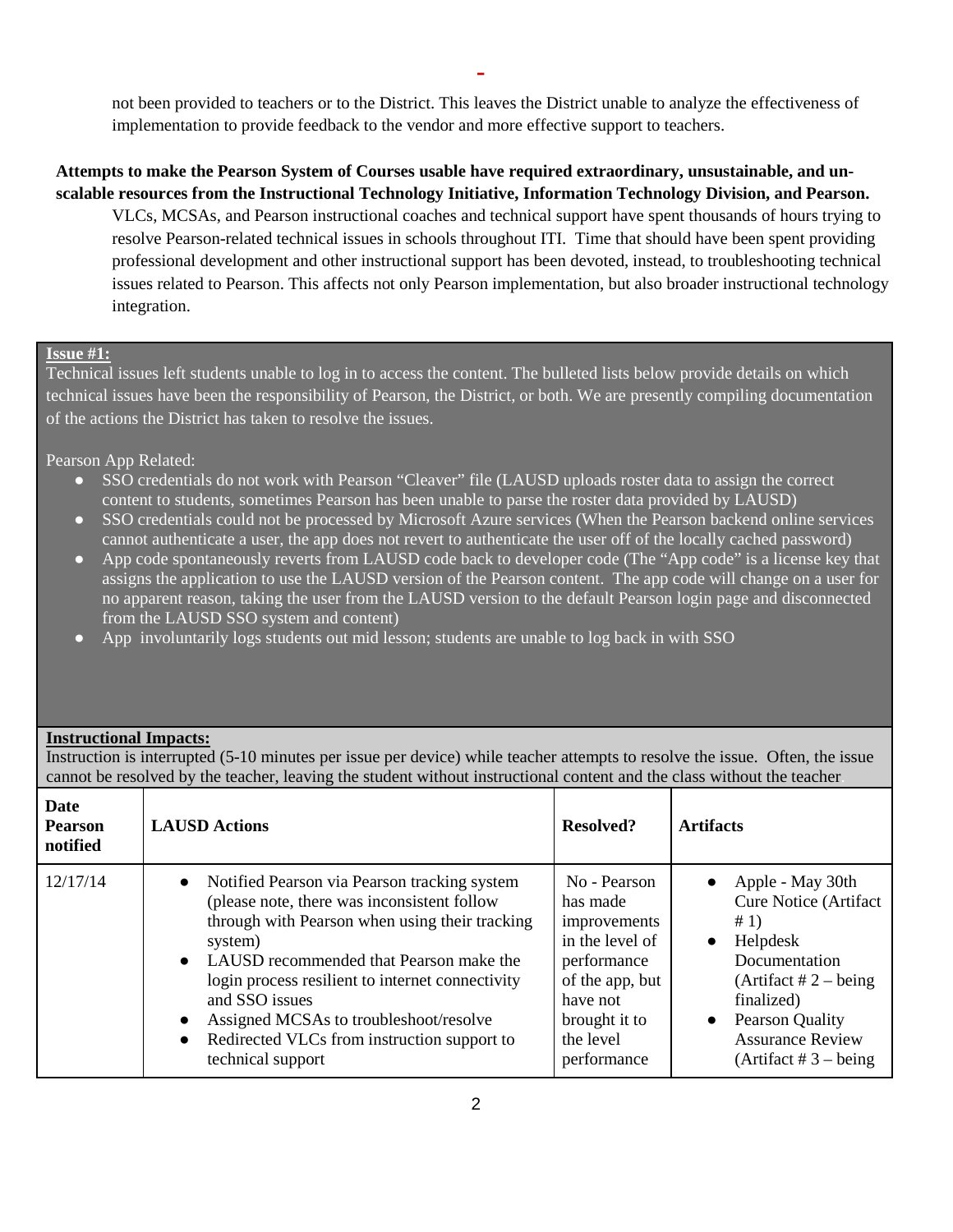|                                                                                                                                                       | Emails with Pearson reps from all levels of the<br>$\bullet$<br>project (Teachers, VLCs, MCSA, ITI staff)                                                                                      | required by<br>the contract. | finalized)<br>Logs/Reports from<br>Pearson "Sweeps"<br>(Artifact #4)<br>Emails                                                                                                                                                 |
|-------------------------------------------------------------------------------------------------------------------------------------------------------|------------------------------------------------------------------------------------------------------------------------------------------------------------------------------------------------|------------------------------|--------------------------------------------------------------------------------------------------------------------------------------------------------------------------------------------------------------------------------|
| <b>Issues #2:</b>                                                                                                                                     | Content often is missing, incorrect, or can't be accessed.                                                                                                                                     |                              |                                                                                                                                                                                                                                |
| <b>Instructional Impacts:</b>                                                                                                                         | Students and teachers are unable to consistently access content; digital interactive elements designed to provide universal<br>access to all learners is unavailable.                          |                              |                                                                                                                                                                                                                                |
| Date<br><b>Pearson</b><br>notified                                                                                                                    | <b>LAUSD Actions</b>                                                                                                                                                                           | <b>Resolved?</b>             | <b>Artifacts</b>                                                                                                                                                                                                               |
| 12/17/14                                                                                                                                              | Notified Apple<br>$\bullet$<br><b>Notified Pearson</b><br>$\bullet$<br>Assigned MCSAs to troubleshoot/resolve<br>Redirected VLCs from instruction support to<br>$\bullet$<br>technical support | N <sub>o</sub>               | Apple Agreement -<br>Exhibit L<br>(Artifact<br># 5)<br>Helpdesk<br>Documentation<br>(Artifact $# 2 - being$ )<br>finalized)<br>• Pearson Quality<br><b>Assurance Review</b><br>(Artifact $# 3 - being$<br>finalized)<br>Emails |
| <b>Issue #3:</b><br>Incomplete content - Full Pearson System of Courses, complete with interactive elements was not delivered until January,<br>2015. |                                                                                                                                                                                                |                              |                                                                                                                                                                                                                                |
| <b>Instructional Impact:</b><br>Teachers were unable to pre-plan instruction; students "ran out" of content.                                          |                                                                                                                                                                                                |                              |                                                                                                                                                                                                                                |
| Date<br><b>Pearson</b><br>notified                                                                                                                    | <b>LAUSD Actions</b>                                                                                                                                                                           | <b>Resolved?</b>             | <b>Artifacts</b>                                                                                                                                                                                                               |
|                                                                                                                                                       |                                                                                                                                                                                                | N <sub>o</sub>               | Apple Agreement -<br>Exhibit L<br>(Artifact # 5)                                                                                                                                                                               |
| <b>Issue #4</b><br>App will not allow students to stay logged in. App is unable to adapt to routing network issues.                                   |                                                                                                                                                                                                |                              |                                                                                                                                                                                                                                |
| <b>Instructional Impacts:</b>                                                                                                                         |                                                                                                                                                                                                |                              |                                                                                                                                                                                                                                |
|                                                                                                                                                       |                                                                                                                                                                                                |                              |                                                                                                                                                                                                                                |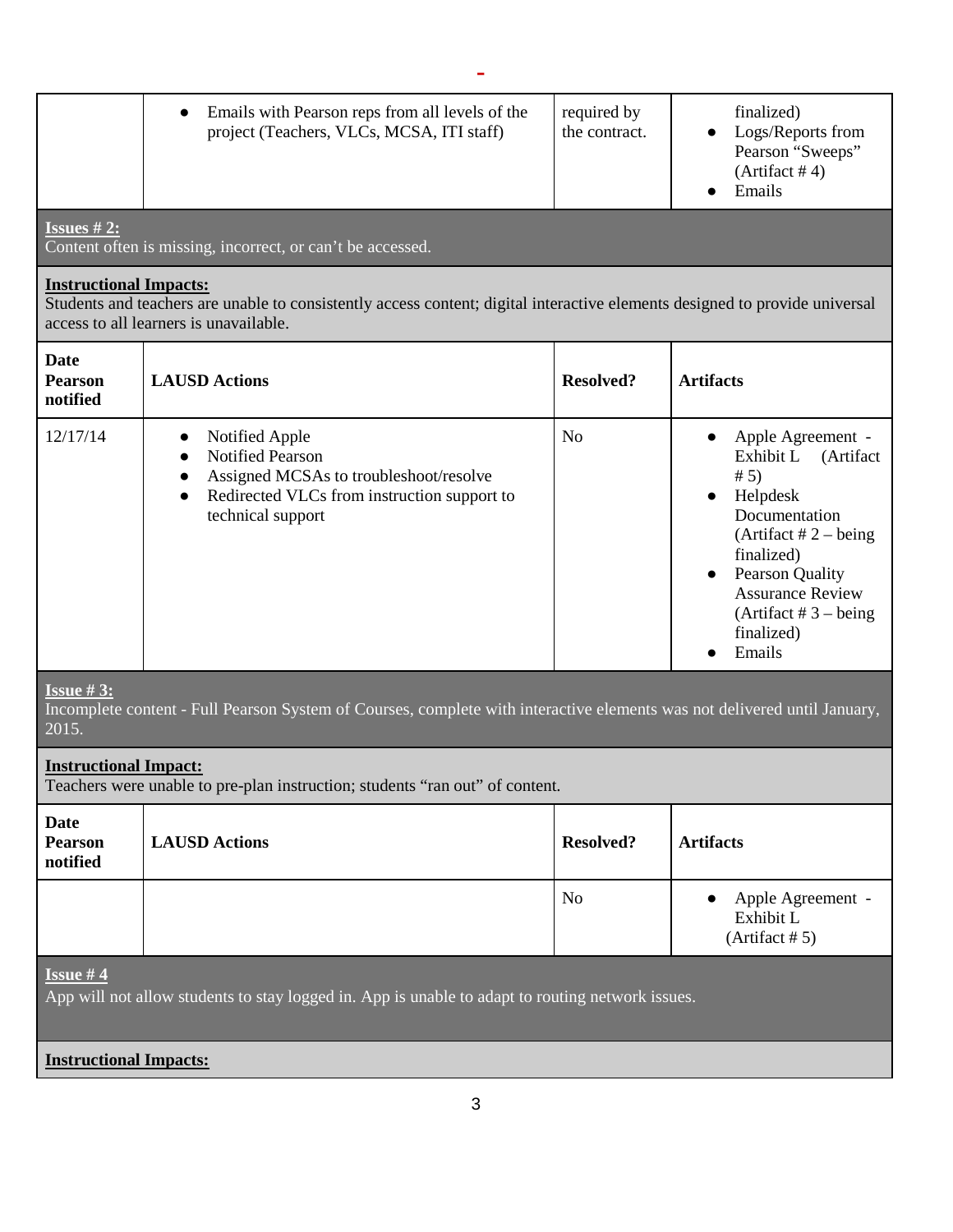| Students are unable to access content off-site due to the fact that they must have network connectivity to log in.                                                                                                                                                                                                                          |                                                                                                                                                                                 |                  |                                                                                                                                                                                  |
|---------------------------------------------------------------------------------------------------------------------------------------------------------------------------------------------------------------------------------------------------------------------------------------------------------------------------------------------|---------------------------------------------------------------------------------------------------------------------------------------------------------------------------------|------------------|----------------------------------------------------------------------------------------------------------------------------------------------------------------------------------|
| <b>Date</b><br><b>Pearson</b><br>notified                                                                                                                                                                                                                                                                                                   | <b>LAUSD Actions</b>                                                                                                                                                            | <b>Resolved?</b> | <b>Artifacts</b>                                                                                                                                                                 |
| 12/17/14                                                                                                                                                                                                                                                                                                                                    | Notified Pearson requesting students have the<br>$\bullet$<br>ability to stay logged in                                                                                         | N <sub>o</sub>   | Helpdesk<br>Documentation<br>(Artifact $# 2 - being$ )<br>finalized)<br>Emails                                                                                                   |
| <b>Issue #5:</b><br>The OCISS math team determined the Pearson System of Courses does not meet the full intent of the criterion universal<br>access, defined as the ability of all students to have equal opportunity in education, regardless of their social class, gender,<br>ethnicity, background or physical and mental disabilities. |                                                                                                                                                                                 |                  |                                                                                                                                                                                  |
| <b>Instructional Impact:</b><br>Substantial LAUSD student populations are not adequately served by content; teachers must supplement core content to<br>meet the needs of all learners.                                                                                                                                                     |                                                                                                                                                                                 |                  |                                                                                                                                                                                  |
| <b>Date Pearson</b><br>notified                                                                                                                                                                                                                                                                                                             | <b>LAUSD Actions</b>                                                                                                                                                            | <b>Resolved?</b> | <b>Artifacts</b>                                                                                                                                                                 |
|                                                                                                                                                                                                                                                                                                                                             | Integrated Library and Textbook Services team<br>$\bullet$<br>evaluated Pearson System of Courses as part of<br>the textbook adoption mathematics<br>adoption/selection process | N <sub>o</sub>   | Artifact #6 Algebra 1<br>$\bullet$<br><b>Preselection Review</b><br>Artifact #7<br>Geometry<br><b>Preselection Review</b><br>Artifact #8 Algebra 2<br><b>Preselection Review</b> |
| <b>Issue #6:</b>                                                                                                                                                                                                                                                                                                                            |                                                                                                                                                                                 |                  |                                                                                                                                                                                  |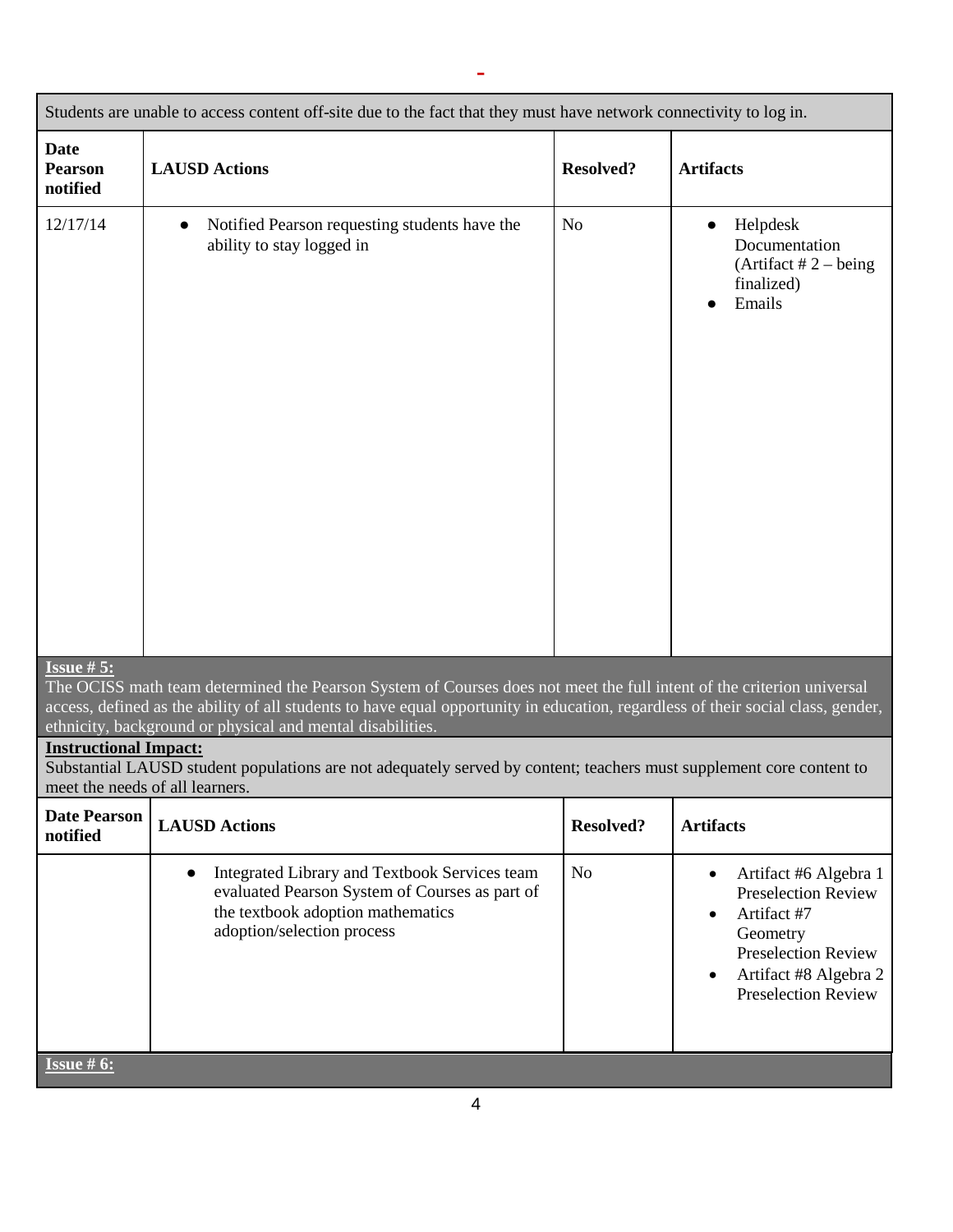#### There are no digital assessments and no assessment analytics to guide differentiated instruction. Assessments were provided in paper format; digital data and analysis of results was not provided.

# **Instructional Impact:**

Students do not have access to SBAC-aligned assessments in digital format, leaving them under-prepared for SBAC testing. Teachers are unable to utilize data to provide differentiated and personalized instruction to meet the needs of all learners.

| <b>Date Pearson</b><br>notified | <b>LAUSD Actions</b> | <b>Resolved?</b> | <b>Artifacts</b>                                              |
|---------------------------------|----------------------|------------------|---------------------------------------------------------------|
|                                 |                      | N <sub>o</sub>   | Apple Agreement<br>$\bullet$<br>- Exhibit L<br>(Artifact # 5) |
| <b>Issue #7:</b>                |                      |                  |                                                               |

Pearson has not provided a dashboard for student usage analysis.

## **Instructional Impact:**

Teachers, schools leaders, and LAUSD central office are unable to analyze the effectiveness of implementation to provide feedback to the vendor and provide more effective support to teachers.

| <b>Date Pearson</b><br>notified | <b>LAUSD Actions</b>                                                                                           | <b>Resolved?</b> | <b>Artifacts</b>                                           |
|---------------------------------|----------------------------------------------------------------------------------------------------------------|------------------|------------------------------------------------------------|
| 12/17/14                        | Notified Apple<br>$\bullet$<br><b>Notified Pearson</b><br>Scheduled meetings to discuss dashboard<br>$\bullet$ | N <sub>0</sub>   | Apple Agreement<br>- Exhibit L<br>(Artifact # 5)<br>Emails |

# **Issue # 8:**

- VLCs, MCSAs, and Pearson instructional coaches have spent thousands of hours trying to resolve Pearsonrelated technical issues in schools throughout ITI.
- Pearson's attempt to provide local caching was slow to deliver and the potentially still outstanding for the K-1 app
- Pearson application does not have the capability of throttling content downloads to avoid overloading the district network.

## **Instructional Impact:**

Time that should have been spent providing professional development and other instructional support has been devoted, instead, to troubleshooting technical issues related to Pearson. This affects not only Pearson implementation, but also broader instructional technology integration.

| <b>Date Pearson</b><br>notified | <b>LAUSD Actions</b>                                                                                                                                                                                                                                              | Resolved?      | <b>Artifacts</b>                                                                                                    |
|---------------------------------|-------------------------------------------------------------------------------------------------------------------------------------------------------------------------------------------------------------------------------------------------------------------|----------------|---------------------------------------------------------------------------------------------------------------------|
| 12/17/14                        | Notify Pearson re: caching server via cure notice<br>$\bullet$<br>Pearson "Sweeps" (all ITI staff members are<br>$\bullet$<br>deployed to update and troubleshoot Pearson<br>app)<br>Schools are setting aside bank time (1 day per<br>month to plan @ Lizarraga) | N <sub>0</sub> | Apple - May 30th<br><b>Cure Notice (Artifact</b><br># 2)<br>Logs/Reports from<br>Pearson "Sweeps"<br>(Artifact # 4) |